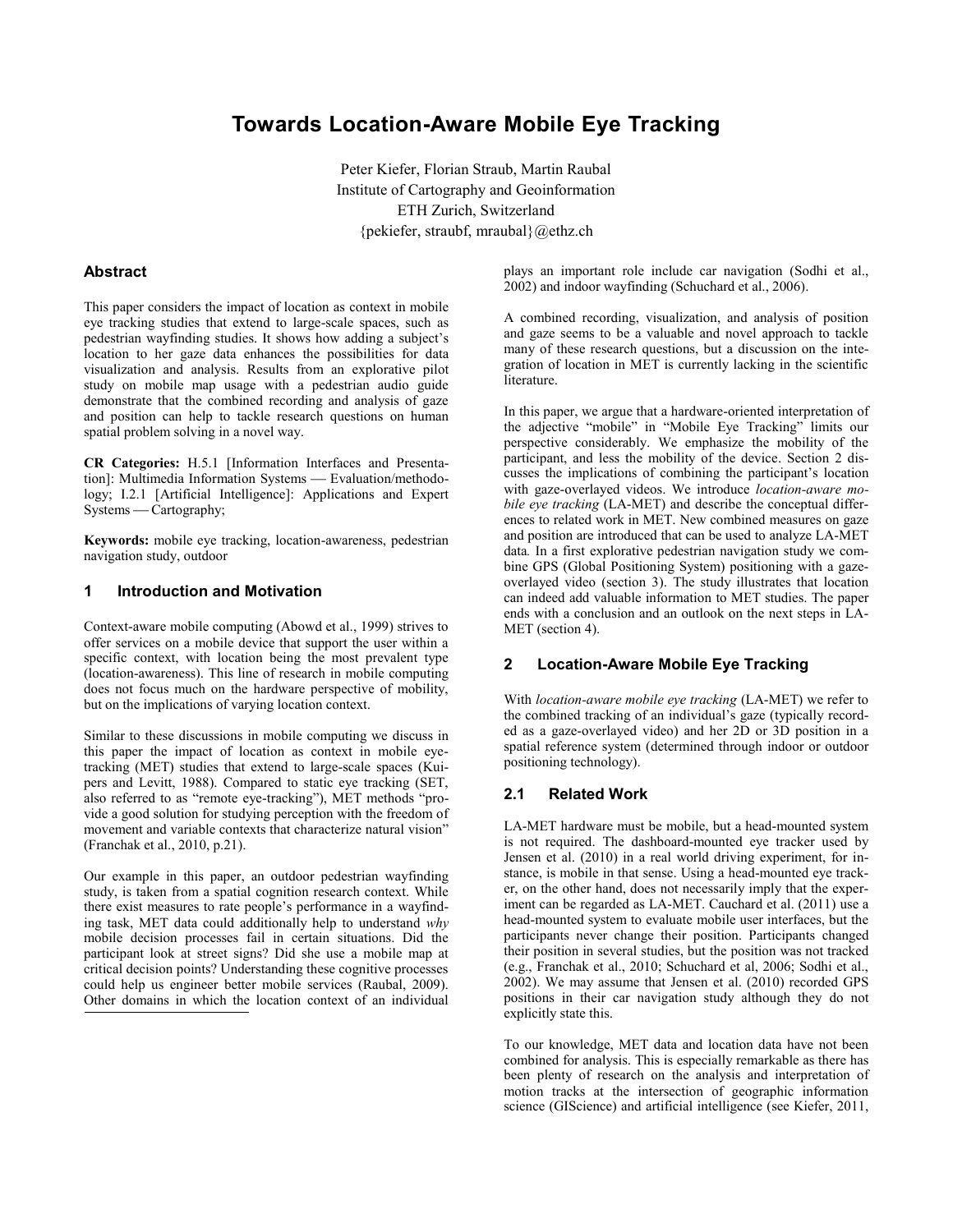chapter 3 for an overview), as well as work on mobile activity recognition in the MET community (Bulling, 2010). A first workshop indicates the growing interest in pervasive eye tracking (Bulling et al., 2011), yet none of the papers addresses location and spatio-temporal data analysis.

In GIScience and cartography, eye tracking studies have gained interest for the evaluation of how users interact with a geographic information system (Çöltekin et al., 2010), or how they perceive a map (Opach and Nossum, 2011). Although these studies are related to geoinformation processing, they are lacking a mobile context. Their aim consists in analyzing *how* people work with geographic information, but not *where*.

## **2.2 User Position and Gaze Position**

The unique advantage of LA-MET is that it allows the inclusion of two positions for analyses, the user's position and the gaze position (the location the user looks at). The availability of the user's position enhances the possibilities for analyzing eye tracking data notably. Consider, for instance, a one-dimensional temporal plot tracing the moments in which a mobile map is gazed upon, i.e., an area of interest (AOI) sequence chart with one AOI. Given this gaze data, we can perform analyses in the temporal dimension, such as *duration of map usage*, *map usage frequency* etc., as used in SET studies. However, for tasks that require locomotion it is often more important to know *where* an AOI gaze happened than at what time. Task durations may also differ significantly between participants due to different route choices, making a direct comparison in the temporal dimension difficult.

With the addition of the user's position a variety of spatial analyses methods can be applied. The most basic data structure is the *AOI-annotated locomotion track*, which is a sequence of user positions over time, each annotated with the AOI (if any) of the respective gaze position. Figure 1b shows the AOI-annotated locomotion tracks of five participants performing the same pedestrian navigation task. Red indicates the AOI "paper map". Further geo visualization methods can reveal regularities in the data even more clearly, such as the point density visualization in Fig. 2 (same data as Fig. 1b). We discuss these data in section 3.3. Another example of a new measure is the *average AOI locomotion speed*, defined as the average locomotion speed over all moments with the participant's gaze at a given AOI (also exemplified in section 3.3). Sequence analyses, as another group of measures, can also profit from the user's position data. AOI strings known from SET (e.g., ABCAB) become *geo-referenced AOI strings*, combining AOIs and regions of stay, e.g. (map, BellevueNorth) (street-sign, BellevueNorth) (noAOI, BellevueCenter). Sequences such as these provide a powerful framework for representing the outcome of spatial problem solving processes, such as pedestrian navigation.

We can characterize LA-MET approaches with respect to the coordinate system of their gaze position: type 1 LA-MET approaches determine the gaze position only for a virtual coordinate system overlayed on a mobile object (e.g., a map). Type 2 LA-MET approaches additionally determine the gaze position in 3D coordinates of the environment, which can then be mapped to a real-world object (e.g., a street sign). Manual annotation of gaze positions for type 2 is labor-intensive, while an automated computation requires head tracking and/or image processing. A discussion of these technologies (and their restrictions regarding accuracy etc., especially outdoors) is beyond the scope of this



**Figure 1** *a) Overview of the study area with optimal path. b) Detailed view of task 3 area with AOI-annotated GPS tracks for five participants (AOI "paper map")*

paper. However, all measures introduced in this section so far can be used for both types of LA-MET.

## **2.3 Location-Aware Attentive Interfaces**

Another dimension used to describe LA-MET approaches is determined by whether the combined gaze and location data are recorded for later analyses or directly processed with the purpose of giving the user immediate feedback. The first option was implicitly assumed in the previous sections and will be exemplified in section 3.

The second option leads to attentive interfaces (Vertegaal, 2002). By combining location and eye tracking data mobile applications can be built that react to the user's (assumed) cognitive processes. Consider, for instance, a mobile tourist audio guide telling you to "look at the cathedral to the left", then checking whether you are spotting the correct building, and if necessary provide a corrective audio command. In terms of section  $2.\overline{2}$ , this example would be categorized as type 2 LA-MET because it utilizes both user and gaze location. A type 1 location-aware attentive interface would react to the user's gaze only when she looks at a mobile device, such as a tablet PC showing the user's position on a map.

## **3 The Zurich Audio Guide: An Explorative Pilot Study**

We performed an explorative pilot in which LA-MET was used to evaluate audio instructions for human navigation. The goal was to identify issues that would arise in a LA-MET study. In particular we wanted to explore the usefulness of the location context, and determine if the measures provide new information for analyzing human problem solving behavior.

In section 3.1 we describe the set-up of the pilot study, section 3.2. reports on the collected data. Section 3.3 shows selected data and analyses.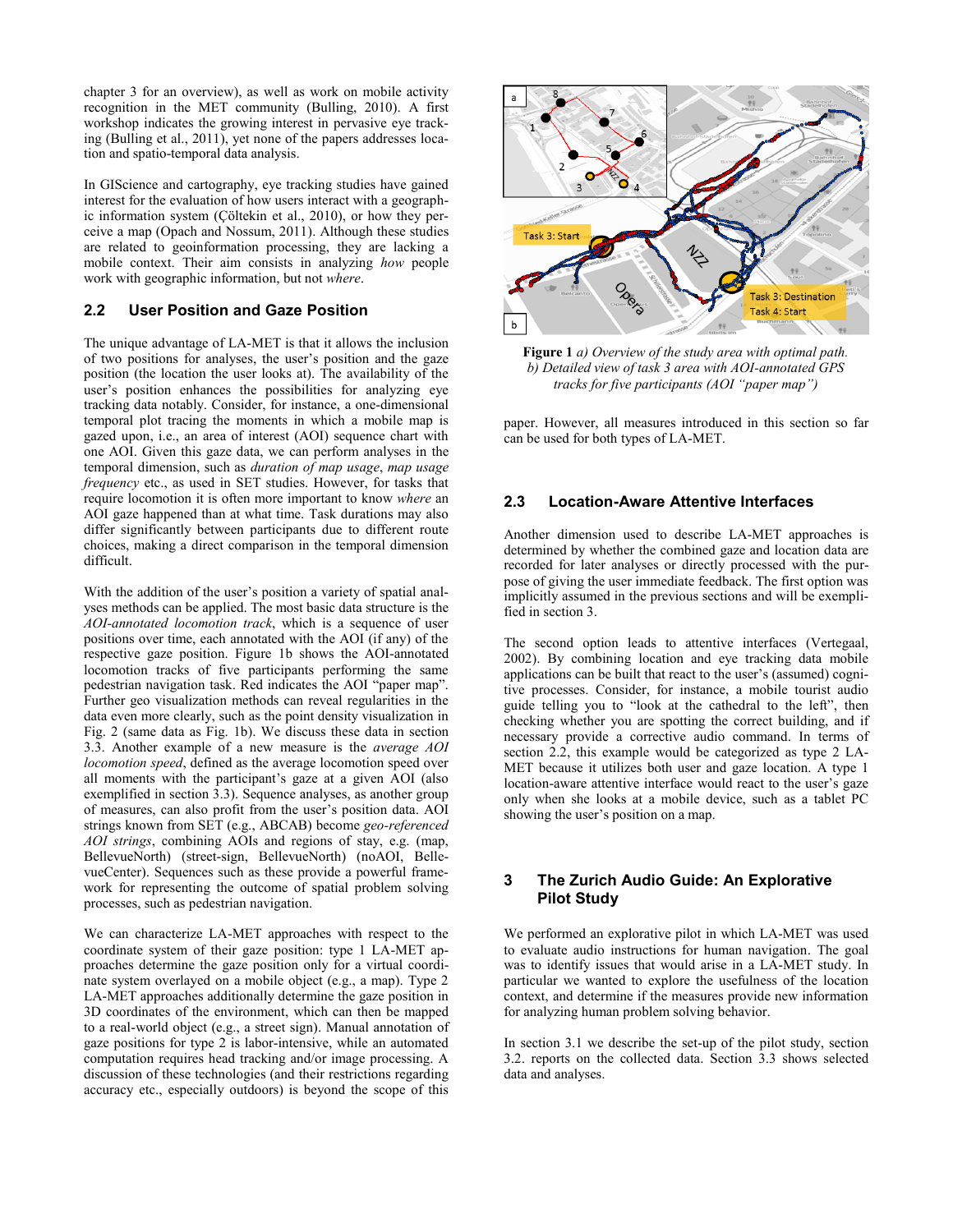## **3.1 Study Set-Up**

We used parts of the podcast "Geld und Geist"<sup>1</sup>, an official audio guide of the city of Zurich, Switzerland (available only in German). The original podcast consists of 76 audio tracks that provide historical information on the most important sights. Navigational instructions included in these tracks lead a tourist through Zurich. We picked nine tracks from the beginning, which together form a round trip. Figure 1a shows the route when all navigation instructions are followed correctly. All background information was eliminated, leaving only the navigational instructions. The resulting nine audio tracks had an average duration of 20 seconds each. Three types of navigational instructions were provided: cardinal (compass) directions, landmarks (Lovelace et al., 1999), and references to previously visited places. An example (task 3, translated from German, refer to Fig. 1b):

*"Our next destination is the old NZZ building at the intersection 'Theaterstrasse'/'Falkenstrasse'. The building is a direct neighbor of the Opera. The entrance is close to the tram station 'Opernhaus' and facing South towards the 'Seefeld' quarter."*

Participants were instructed to navigate to the place described in each audio track. They were given a paper map showing a Google Maps<sup>TM</sup> screenshot of the same rectangular area as the map in Fig. 1a. The first audio track was a trial task in which participants got acquainted to the hardware and the reactions of passersby. The recording started with the second audio track (task 1). Each participant was accompanied by two researchers, one responsible for keeping an eye on traffic safety, the other for taking notes. Neither of them provided any orientation cues. As soon as a participant thought she had reached the right place, she informed the accompanying researchers who then took notes concerning success or failure. Participants could also give up on a task. In any case, participants were then lead to the pre-defined starting position of the next task.

## **3.2 Collected Data**

We had five participants aged 20, 25, 26, 38, and 67; three were male, two female. Three were university students, one translator, one former teacher. Each of them was presented all eight tasks. The data collected between two tasks was excluded from the analysis.

We recorded for each participant a gaze-overlaid video and a GPS motion track. The gaze was recorded with the Ergoneers Dikablis Cable system<sup>2</sup>, a head-mounted video-based monocular eye tracker with 50 Hz recording frequency. Data was stored on a notebook which participants carried in a backpack. GPS position was tracked at a frequency of one latitude/longitude coordinate per second using a standard Android smartphone (Samsung Galaxy S II) attached to the backpack. Collected gaze data was post-processed manually by using the Dikablis tools to handle parts of the video where pupil detection failed due to lightness conditions. This was possible as the Dikablis system records the videos of both, the field and the pupil camera.

2 [http://www.ergoneers.com/](http://www.ergoneers.com/en/products/dlab-dikablis/overview.html)

l



**Figure 2** *Point density highlighting the spatial positions of users while looking at the mobile paper map.*

| Task 3                                         | P1   | P <sub>2</sub> | P3   | P4   | P5   |
|------------------------------------------------|------|----------------|------|------|------|
| <b>Task Completed</b><br>Correctly             | No   | Nο             | No   | Yes  | Nο   |
| <b>Average AOI loco-</b><br>motion speed (m/s) | 0.51 | 0.62           | 0.71 | 0.10 | 0.55 |
| <b>Task Duration (s)</b>                       | 535  | 329            | 433  | 216  | 201  |

**Table 1** *Average AOI locomotion speed and task performance.*

Visual markers at the edges of the map were used to compute gaze behavior with respect to an AOI "paper map". A calibration for the distance of the paper map was performed to compensate for the parallax error. The different recording frequencies of gaze and position were accounted for by mapping  $50$  frames of the gaze video to one GPS position. Each GPS position was annotated with "true" if the user's gaze hit the "paper map" AOI in the majority of the 50 gaze frames. The fact that information on map gazes taking less than one second may be lost was not a problem for this study because we were not interested in such short gazes.

Thus, the post-processed LA-MET data consisted of triples (latitude, longitude, AOI?) with AOI?  $\in$  {true, false}, i.e., AOIannotated locomotion tracks (visualized in Fig. 1b).

## **3.3 Results**

As the study was an explorative pilot, the following results are rather anecdotal. We only present results for task 3 in which participants had to walk from the entrance of the opera to the NZZ ("Neue Züricher Zeitung", a Swiss newspaper) building entrance (see Fig. 1b). Figure 2 shows a heat map of the five tracks where red colors indicate positions where the accumulated time of map usage over all participants was high. The figure illustrates that, besides the starting position, three more positions show intensive map use. A possible hypothesis for this behavior may be that 'audio instructions that are not based on turn-by-turn descriptions cause an increased necessity for additional map usage at cross roads'.

As a second measure we computed the average AOI locomotion speed (with respect to the AOI "paper map"), as introduced in section 2.2. The general idea behind this measure is that there may be people that prefer reading the map while standing, whereas others keep moving while using the map. Values for the

<sup>&</sup>lt;sup>1</sup>In English: "money and intellect" http://www.stadt-zuerich.ch/vbz/de/index/frei

[http://www.stadt-zuerich.ch/vbz/de/index/frei](http://www.stadt-zuerich.ch/vbz/de/index/frei%20zeit_events/vbz_podcasts/geld_und_geist.html)  [zeit\\_events/vbz\\_podcasts/geld\\_und\\_geist.html](http://www.stadt-zuerich.ch/vbz/de/index/frei%20zeit_events/vbz_podcasts/geld_und_geist.html)